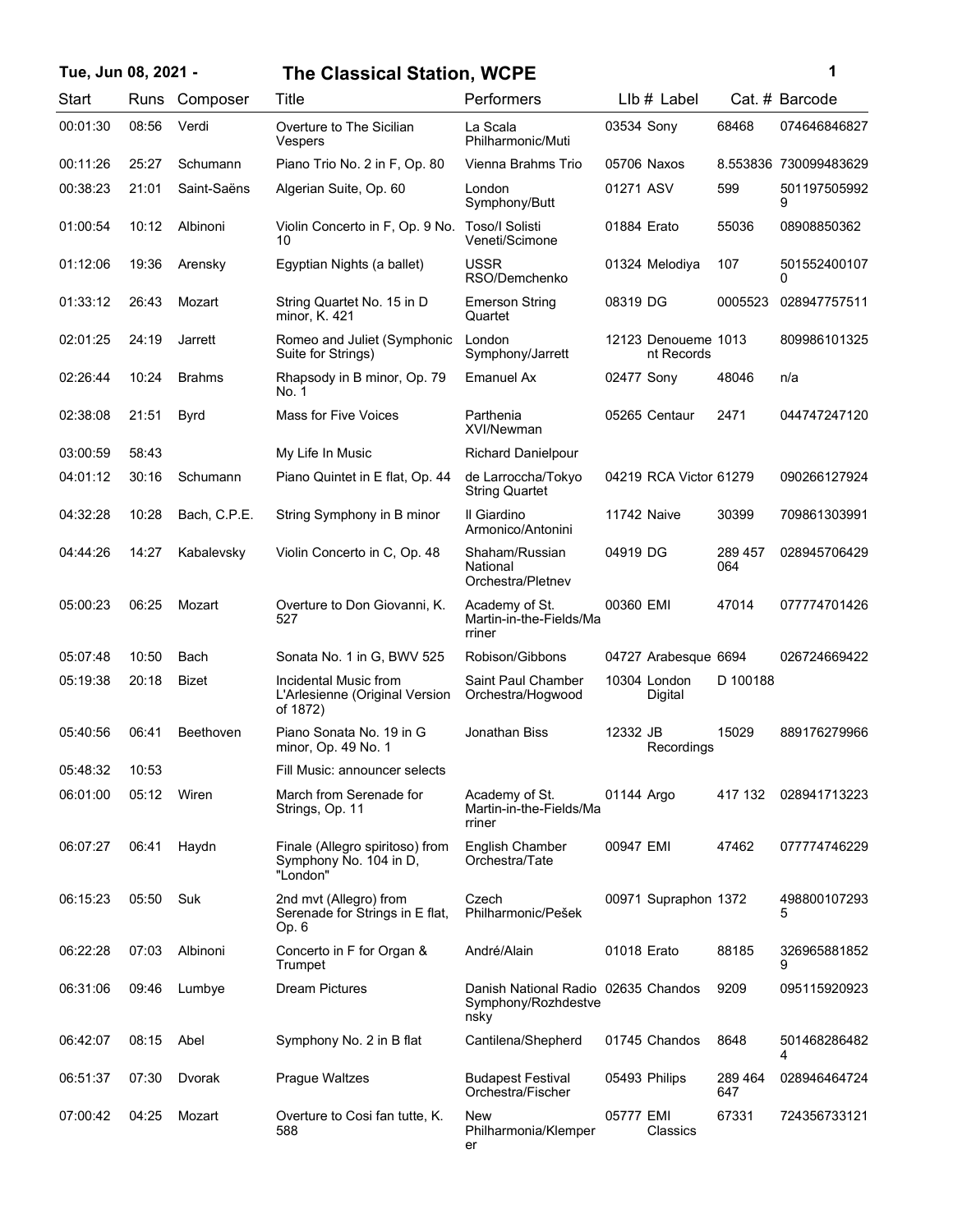# **Tue, Jun 08, 2021 - 2 The Classical Station, WCPE**

|  | i      |  |
|--|--------|--|
|  | ł<br>٠ |  |
|  |        |  |

| Start    | <b>Runs</b> | Composer            | <b>Title</b>                                                         | Performers                                           |             | LIb # Label                           |                 | Cat. # Barcode        |
|----------|-------------|---------------------|----------------------------------------------------------------------|------------------------------------------------------|-------------|---------------------------------------|-----------------|-----------------------|
| 07:06:22 | 07:26       | Schumann            | Arabeske in C, Op. 18                                                | Gordon<br>Fergus-Thompson                            | 04588 ASV   |                                       | 2066            | 743625206623          |
| 07:15:03 | 08:08       | Vivaldi             | Bassoon Concerto in G, RV<br>492                                     | Thunemann/I Musici                                   |             | 01163 Philips                         | 416 355         | 028941635525          |
| 07:24:26 | 10:09       | Bach, J.C.          | Symphony in F, Op. 8 No. 4                                           | Hanover<br>Band/Halstead                             | 04543 CPO   |                                       | 999 383         | 761203938322          |
| 07:36:10 | 06:21       | Liadov              | Polonaise in C, Op. 49                                               | Slovak<br>Philharmonic/Gunzenh<br>auser              |             | 01682 Marco Polo 8.220348 N/A         |                 |                       |
| 07:43:46 | 06:23       | Haydn               | 1st mvt (Allegro) from Trumpet Andre/Munich<br>Concerto in E flat    | CO/StadImair                                         | 12311 DG    |                                       | 289 479<br>4648 | 028947946489          |
| 07:51:24 | 08:01       | Debussy             | Two Arabesques                                                       | Stoltzman/Allen                                      | 02078 RCA   |                                       | 60198           | 090266019823          |
| 08:01:00 | 08:03       | Cherubini           | Overture to Medea                                                    | Munich Radio<br>Orchestra/Redel                      |             | 01141 Pierre<br>Verany                | 786104          | N/A                   |
| 08:10:18 | 10:16       | Hoffmann,<br>E.T.A. | Music from The Merry<br><b>Musicians</b>                             | <b>Berlin Radio</b><br>Symphony/Zagrosek             |             | 00884 Schwann                         | 11627           | N/A                   |
| 08:21:49 | 06:39       | Tchaikovsky         | Introduction and March from<br>Sleeping Beauty, Op. 66               | Bergen<br>Philharmonic/Jarvi                         |             | 10422 Chandos                         | 5113            | 095115511629          |
| 08:30:28 | 09:40       | Beethoven           | 7 Variations on Mozart's "In<br>Men Who Know the Feeling of<br>Love" | Ma/Ax                                                | 01536 Sony  |                                       | 42446           | 07464424462           |
| 08:41:23 | 01:14       | Sagreras            | El Colibri                                                           | John Williams                                        | 10013 Sony  |                                       | 822             | 88697880 886978808226 |
| 08:43:52 | 05:07       | Mozart, L.          | 3rd mvt (Allegro) from<br>Trombone Concerto in G                     | Trudel/Northern<br>Sinfonia                          |             | 11034 Naxos                           |                 | 8.558180 636943818022 |
| 08:50:14 | 09:11       |                     | Fill Music: announcer selects                                        |                                                      |             |                                       |                 |                       |
| 09:01:15 | 07:15       | Albinoni            | Adagio in G minor                                                    | Brewer/Sato/Orpheus<br>Chamber Orchestra             | 02585 DG    |                                       | 439 147         | 028943914727          |
| 09:09:45 | 35:02       | Sullivan            | Symphony in E, "Irish"                                               | Royal Liverpool<br>Philharmonic/Lloyd-Jo<br>nes      |             | 08534 Naxos                           |                 | 8.570351 747313035175 |
| 09:46:17 | 13:15       | Haydn               | Piano Sonata No. 35 in A flat                                        | Nadia Reisenberg                                     | 05313 Ivory |                                       | 806             | 64405-70 644057080624 |
| 10:01:22 | 32:33       | Schumann            | Symphony No. 3 in E flat, Op.<br>97 "Rhenish"                        | Roval<br>Concertgebouw/Haitink                       |             | 01373 Philips                         | 411 104         | 028941110428          |
| 10:35:25 | 23:59       | Beethoven           | Serenade No. 6 in D for Flute,<br>Violin and Viola, Op. 25           | <b>Chamber Music</b><br>Society of Lincoln<br>Center |             | 03610 Delos                           | 3177            | 013491317724          |
| 11:01:14 | 07:02       | Verdi               | Concert Paraphrase from<br>Rigoletto                                 | <b>Emanuel Ax</b>                                    | 02559 Sony  |                                       | 48484           | 07464484842           |
| 11:09:31 | 02:30       | Bach                | Gigue from Cello Suite No. 2,<br>BWV 1008 (for solo trumpet)         | Alison Balsom                                        | 06946 EMI   |                                       | 58047           | 724355804723          |
| 11:13:01 | 46:25       | Tchaikovsky         | Symphony No. 3 in D, Op. 29<br>"Polish"                              | <b>Russian National</b><br>Orchestra/Pletnev         | 09492 DG    |                                       |                 | 477 8699 028947786993 |
| 12:01:16 | 09:55       | Rachmaninoff        | 2nd mvt (Waltz) from<br>Symphonic Dances, Op. 45                     | Philadelphia<br>Orchestra/Nezet-Segui<br>n           |             | PV137 Deutsche<br>Grammaph 9839<br>on | 289 483         | 028948398393          |
| 12:12:26 | 04:00       | Vieuxtemps          | Regrets, Op. 40 No. 2                                                | Godhoff/Ingwersen                                    | 02001 Koch  | Schwann                               | 310 042         | 900272310042<br>6     |
| 12:17:41 | 20:17       | Mozart              | Oboe Concerto in C, K. 314                                           | Koch/Berlin<br>Philharmonic/Karajan                  | 01295 EMI   |                                       | 69014           | 077776901428          |
| 12:39:28 | 08:11       |                     | Fill Music: announcer selects                                        |                                                      |             |                                       |                 |                       |
| 12:48:54 | 10:31       | Glazunov            | Romantic Intermezzo, Op. 69                                          | <b>USSR</b><br>Symphony/Svetlanov                    |             | 05750 Melodiya                        | 34165           | 743213416526          |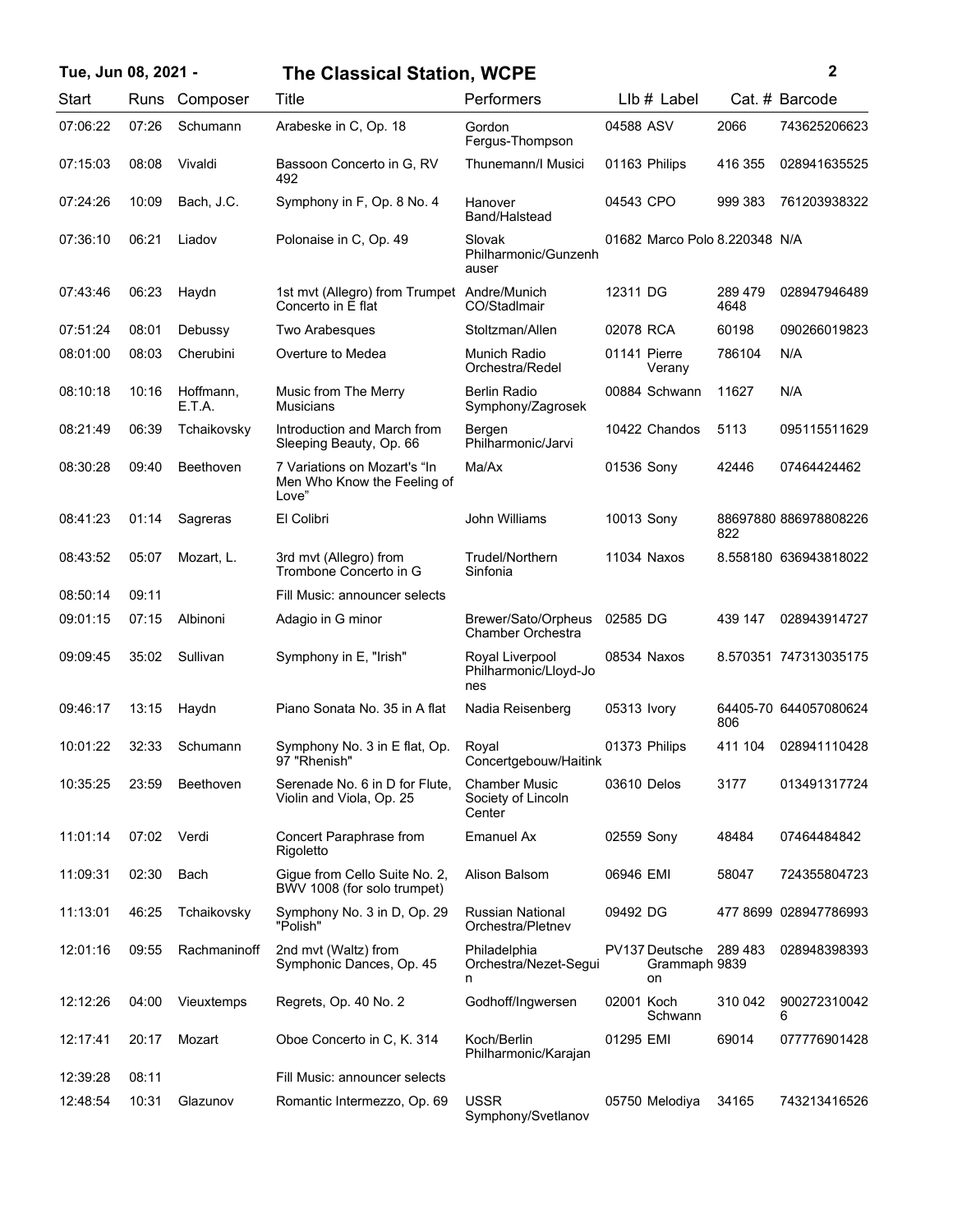| Tue, Jun 08, 2021 - |       |                | <b>The Classical Station, WCPE</b>                                                       |                                                                  |            |                                  |         | 3                                     |
|---------------------|-------|----------------|------------------------------------------------------------------------------------------|------------------------------------------------------------------|------------|----------------------------------|---------|---------------------------------------|
| Start               | Runs  | Composer       | Title                                                                                    | Performers                                                       |            | LIb # Label                      |         | Cat. # Barcode                        |
| 13:01:15            | 11:50 | Franck         | The Genies, Symphonic Poem<br>for Piano and Orchestra                                    | Pierce/Bohuslav<br>Martinu<br>Philharmonic/Trevor                | 06666 MSR  |                                  | 1148    | 681585114827                          |
| 13:14:35            | 23:44 | Haydn          | Symphony No. 035 in B flat                                                               | L'Estro<br>Armonico/Solomons                                     | 01110 Sony |                                  | 37861   | 07464378612                           |
| 13:39:49            | 03:55 | Albinoni       | Fantaisie                                                                                | Kuhlman/Empire Brass 06181 Telarc                                |            |                                  | 80614   | 089408061424                          |
| 13:45:14            | 13:12 | <b>Blockx</b>  | <b>Flemish Dances</b>                                                                    | <b>BRT</b><br>Philharmonic/Rahbari                               |            |                                  |         | 01963 Marco Polo 8.223418 73009934182 |
| 14:00:16            | 38:31 | Beethoven      | Piano Concerto No. 5 in E flat,<br>Op. 73 "Emperor"                                      | Ax/Royal<br>Philharmonic/Previn                                  | 04865 RCA  |                                  | 61714   | 090266171422                          |
| 14:40:17            | 10:41 | <b>Bridge</b>  | Summer                                                                                   | <b>BBC National</b><br>Orchestra of<br>Wales/Hickox              |            | 10735 Chandos                    | 241-35  | 095115243527                          |
| 14:52:28            | 06:01 | Poulenc        | <b>Three Perpetual Movements</b>                                                         | Fisk/Wincenc                                                     |            | 01715 MusicMast 60059<br>ers     |         | 016126005928                          |
| 15:00:19            | 29:46 | Schumann       | Symphony No. 4 in D minor,<br>Op. 120                                                    | Royal Concertgebouw<br>Orchestra/Haitink                         |            | 02638 Philips                    | 416 126 | 028941612625                          |
| 15:31:35            | 09:59 | Bach           | Flute Sonata in A, BWV 1032                                                              | Nicolet/Jaccottet                                                |            | 00760 Denon                      | 7331    | N/A                                   |
| 15:43:04            | 15:23 | Verdi          | The Queen's Ballet from Don<br>Carlo                                                     | Orch. Bologna Comm.<br>Theatre/Chailly                           |            | 00139 London                     | 425 108 | 028942510821                          |
| 15:59:42            | 06:06 | Ravel          | Pavane for a Dead Princess                                                               | Minnesota<br>Orchestra/Oue                                       |            | 06272 Reference 99<br>Recordings |         | 030911109929                          |
| 16:06:43            | 05:39 | Mozart         | Overture to The Abduction from Academy of St.<br>the Seraglio, K. 384                    | Martin-in-the-Fields/Ma<br>rriner                                | 00360 EMI  |                                  | 47014   | 077774701426                          |
| 16:13:17            | 09:20 | Schubert       | Finale from Symphony No. 6 in Cologne Radio<br>C, D, 589                                 | Symphony/Wand                                                    | 01176 EMI  |                                  | 47875   | 077774787529                          |
| 16:23:32            | 09:09 | Bach, C.P.E.   | Trio Sonata in B minor                                                                   | Hanoverian Ensemble                                              |            | 06059 Musicians<br>Showcase      | 1081    | 681585108222                          |
| 16:33:56            | 07:43 | Handel         | Overture to Samson                                                                       | Symphony of Harmony 04677 Collins<br>&<br>Invention/Christophers |            | Classics                         | 70382   | n/a                                   |
| 16:42:34            | 06:20 | Beethoven      | Finale from Symphony No. 4 in Revolutionary &<br>B flat, Op. 60                          | Romantic<br>Orchestra/Gardiner                                   |            | 13262 DG/Decca 29402             |         | 028948404377                          |
| 16:49:49            | 09:54 | Chopin         | Ballade No. 1 in G minor, Op.<br>23                                                      | <b>Emanuel Ax</b>                                                | 00492 RCA  |                                  | 7069    | 07863570692                           |
| 17:00:58            | 04:15 | <b>Delibes</b> | Czardas from Coppelia                                                                    | <b>Berlin</b><br>Philharmonic/Karajan                            | 00199 DG   |                                  | 423 215 | 028942321526                          |
| 17:06:08            | 08:16 | Sibelius       | Spring Song, Op. 16                                                                      | Gothenburg<br>Symphony/Jarvi                                     | 01733 BIS  |                                  | 384     | 731859000384<br>8                     |
| 17:15:19            | 06:10 | Chabrier       | Romantic Waltz No. 3 for Two<br>Pianos                                                   | Dosse/Petit                                                      | 00882 Vox  |                                  | 7197    | 04716371972                           |
| 17:22:24            | 06:34 | OV             | Rimsky-Korsak Scherzo Finale from Sinfonietta St. Petersburg State<br>in A minor, Op. 31 | Symphony/Anichanov                                               |            | 04137 Naxos                      |         | 8.550812 730099581226                 |
| 17:30:13            | 08:43 | Lanner         | The Neapolitan, a waltz                                                                  | Ensemble Vienna                                                  | 02827 Sony |                                  | 57974   | 07464579742                           |
| 17:39:51            | 10:20 | Telemann       | Concerto in B flat for Winds<br>and Strings                                              | Musica Antiqua of<br>Cologne/Goebel                              |            | 00274 Archiv                     | 413788  | 028941378828                          |
| 17:51:06            | 08:39 | Berlioz        | Le Corsaire Overture, Op. 21                                                             | Dresden State<br>Orchestra/Davis                                 | 09043 RCA  |                                  | 65839   | 828766583922                          |
| 18:01:00            | 08:08 | Wagner         | Overture to Das Liebesverbot                                                             | Royal Scottish National 12980 Chandos<br>Orchestra/Jarvi         |            |                                  | 10989X  | 095115198926                          |
| 18:10:03            | 09:50 | Schumann       | Allegro in B minor, Op. 8                                                                | de Larrocha                                                      |            | 01776 London                     | 421 525 | 028942152526                          |
| 18:20:48            | 07:35 | Dvorak         | 3rd mvt (Scherzo) from<br>Symphony No. 6 in D, Op. 60                                    | Philharmonia/Davis                                               | 10650 Sony |                                  | 112     | 88725409 887254091127                 |